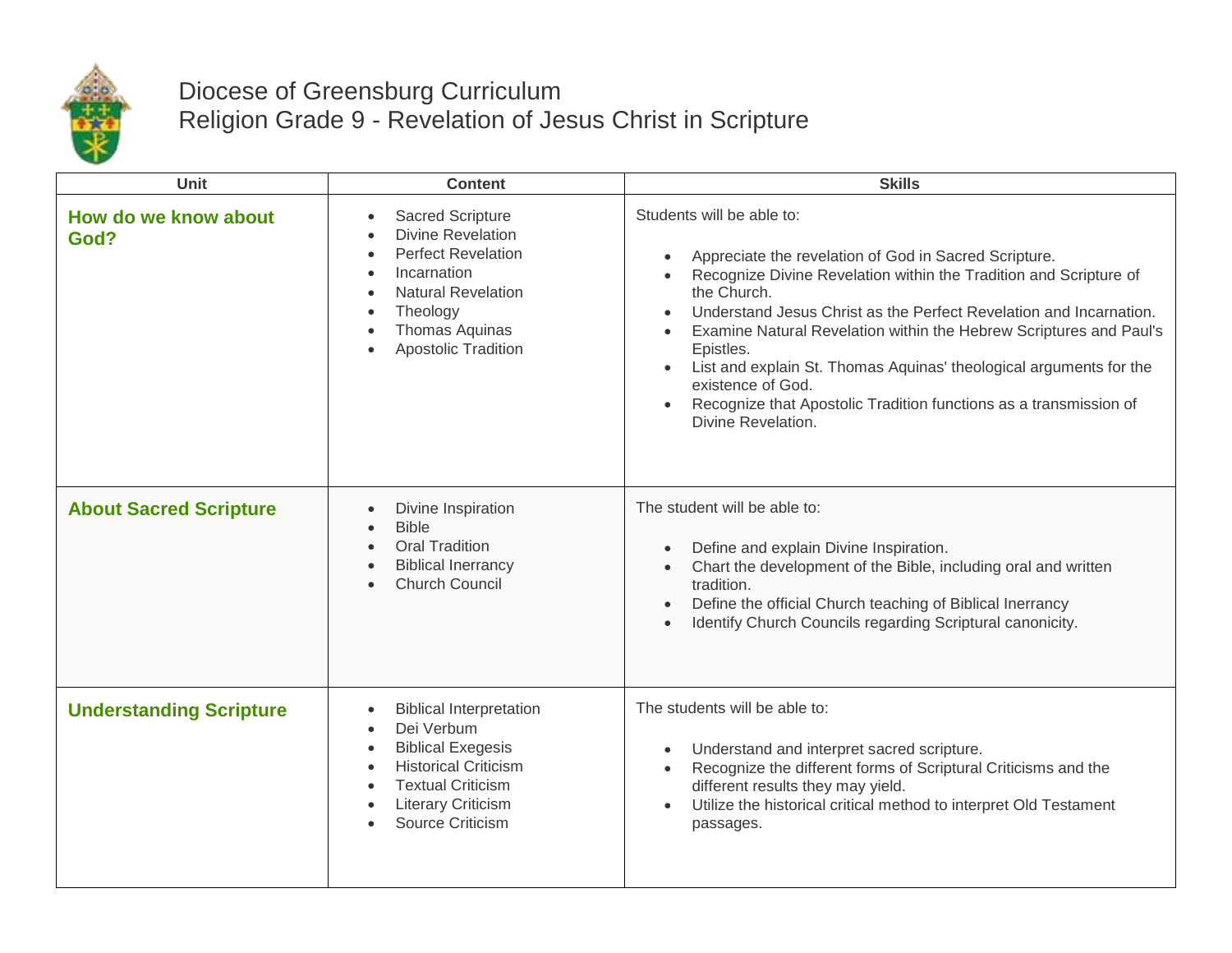| <b>Unit</b>                    | <b>Content</b>                                                                                                                                                           | <b>Skills</b>                                                                                                                                                                                                                                                                                                                                                                                                                                                                                                    |
|--------------------------------|--------------------------------------------------------------------------------------------------------------------------------------------------------------------------|------------------------------------------------------------------------------------------------------------------------------------------------------------------------------------------------------------------------------------------------------------------------------------------------------------------------------------------------------------------------------------------------------------------------------------------------------------------------------------------------------------------|
|                                |                                                                                                                                                                          | Identify various literary forms used in the development of the Sacred<br>Scripture.                                                                                                                                                                                                                                                                                                                                                                                                                              |
| <b>Overview of the Bible</b>   | Testament<br>Covenant<br>Pentateuch<br>Torah<br>Canon<br>Prophet<br>Gospel<br>Synoptic<br>Evangelists<br>$\bullet$                                                       | The students will be able to:<br>Differentiate between a Testament and a Covenant.<br>Identify the Pentateuch as the foundation of all scripture.<br>Recognize the differences and similarities between the Torah<br>(Judaism) & Pentateuch (Christianity.)<br>Identify and label the different sections of the Canon.<br>Recognize the role that the authors of the Gospel play in the<br>development of the Church.<br>Understand the difference between the synoptic tradition of Jesus<br>and John's Gospel. |
| <b>Growing In Love</b>         | Love<br><b>Eros</b><br>Filia<br>$\bullet$<br><b>Agape</b><br>$\bullet$                                                                                                   | The student will:<br>Differentiate among the the types of love: eros, filia, and agape.                                                                                                                                                                                                                                                                                                                                                                                                                          |
| <b>Challenges of the Faith</b> | Liturgy<br>$\bullet$<br>Sacrament<br>Prayer<br>$\bullet$<br>Lectionary<br>Scriptural Interpretation<br>Literalist Approach<br>Divine Logos<br><b>Apostolic Tradition</b> | The student will be able to:<br>Recognize that Scripture is used in Liturgy, Sacrament, and Prayer.<br>Understand the scriptural roots of the seven Sacraments.<br>Distinguish appropriate ways to interpret the scripture as the Word<br>of God.<br>Express the danger of the Literal approach when reading the Bible.<br>Identify the importance of Apostolic Tradition within the Catholic<br>faith.<br>Investigate the pre-existence of Jesus as stated in the Gospel of<br>John.                            |